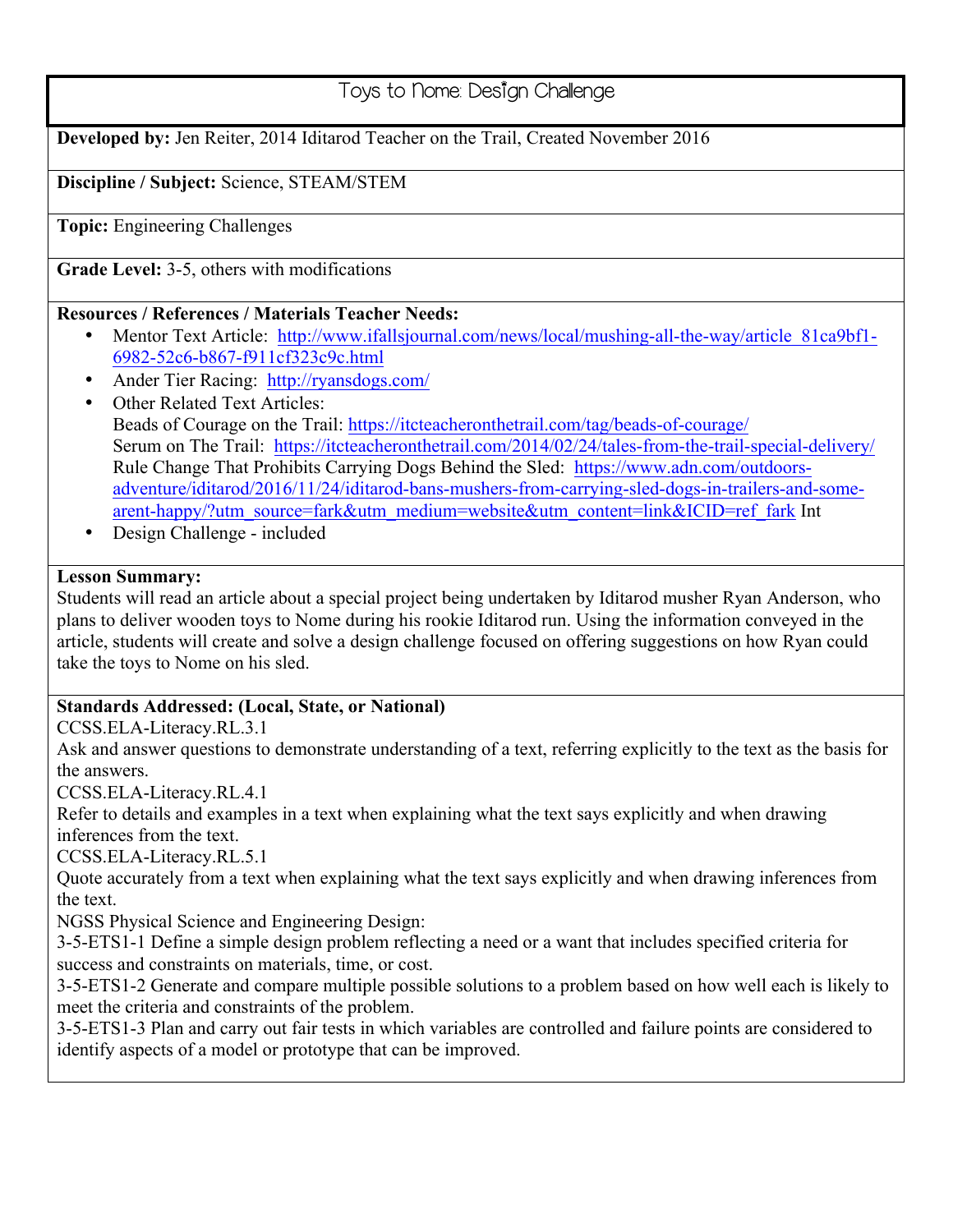| <b>Learning Objectives:</b>                     | <b>Assessment:</b>                                               |
|-------------------------------------------------|------------------------------------------------------------------|
| TLW outline a design challenge<br>$\circ$       | Students will be assessed on the final report made to<br>$\circ$ |
| based on a mentor text article                  | advise Ryan on their solution to his design challenge.           |
| TLW identify the criteria and<br>$\circ$        |                                                                  |
| conditions for the challenge                    |                                                                  |
| TLW design, create, test, and revise<br>$\circ$ |                                                                  |
| a prototype                                     |                                                                  |
| TLW report their findings                       |                                                                  |
|                                                 |                                                                  |

## **Procedural Activities:**

1. Introduce to the students the idea that mushers sometimes carry things down the trail that are not a part of their required items. Mushers frequently carry beads as a part of the Beads for Courage project as way to support kids with childhood diseases. In 2014 mushers carried vaccines as a way to raise awareness about the importance of vaccinating kids. Monica Zappa carries information to pass out to schools and communities about the importance of protecting the environment. Sometimes they even carry special mementoes or keepsakes for themselves or special friends.

2. Introduce the idea that rookie musher Ryan Anderson from Minnesota is carrying something very special this year.

- 3. Share with the students the article entitled "Mushing All the Way," from the *International Falls Journal*.
- 4. Have the students brainstorm a plus and minus chart about this project.
- 5. Distribute the Design Challenge and review with the students.
- 6. Something to keep in mind:
	- o The Iditarod has modified the rules this year to reflect that dogs cannot be carried behind the sled, but does that mean nothing can be carried back there?

7. Have the students complete the challenge by identifying the challenge, criteria and considerations of the challenge in a class discussion. Essentially, they need to get the toys from Anchorage to Nome on Ryan's sled. 8. Individually, or in groups, students should identify materials and tools that they would need to design a solution for Ryan.

9. Using classroom materials or perhaps with a visit to the Maker Space, students should build a prototype, test it, and revise it. For the purposes of brevity, prototype testing can consist of pulling or pushing the prototype a short distance and see if it holds up

10. To wrap up the project, students should write a paragraph to explain their findings and offer their advice to Ryan.

11. The teacher may want to share the following information with the students after the challenge is complete: Ryan reports after much thought, it's going to be just too heavy to carry all of the toys on his sled. He will carry one to two "ceremonially" and have the rest shipped to Nome in a different method.

## **Materials Students Need:**

- o Copies of the article outlying Ryan's plan
- o Design Challenge worksheet
- o Materials provided by teacher for creating and testing solutions

## **Technology Utilized to Enhance Learning:**

o If available, using Mindstorm Lego Robots to pull or push the prototypes is a fun way to feel like there is a true test

## **Other Information:**